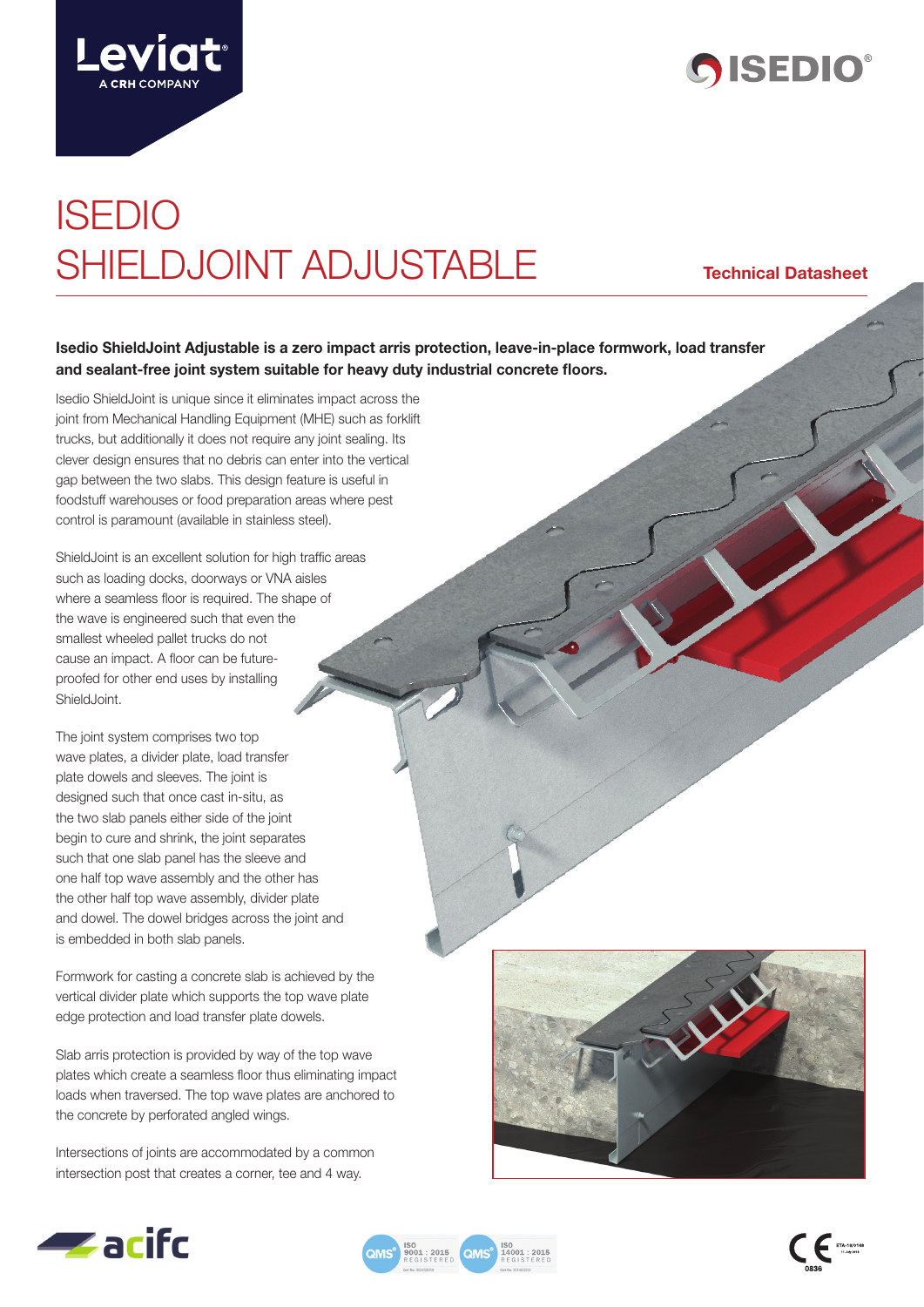#### **LOAD TRANSFER MECHANISM**

Load transfer across the joint is achieved by asymmetric plate dowels and sleeves. The plate dowels are attached to the vertical divider plate and the sleeves are held in place under friction and are detachable as the joint opens up. Using Isedio ShieldJoint Adjustable ensures that shear loads are safely transferred across the joint through the plate dowels.

### **MATERIAL SPECIFICATION**

| <b>Component</b>                 | <b>Material</b>                                                                                |  |
|----------------------------------|------------------------------------------------------------------------------------------------|--|
| <b>Top Plate</b>                 | Hot Rolled and Cold Rolled Steel<br>(can be supplied in Stainless Steel or Hot Dip Galvanised) |  |
| <b>Frangible Fastener</b>        | Nylon                                                                                          |  |
| <b>Divider Plate</b>             | Steel DC01 to BS EN 10130:2006                                                                 |  |
| <b>Load Transfer Dowel Plate</b> | 6mm, 8mm & 12mm - S275 & S355 Steel to BS EN 10025-2:2004                                      |  |
| <b>Sleeve</b>                    | 6mm, 8mm & 12mm - PP                                                                           |  |

#### **TECHNICAL INFORMATION**

| <b>Description</b>                   | <b>Dimension &amp; Tolerance</b>                                     |
|--------------------------------------|----------------------------------------------------------------------|
| Joint Length                         | $1,950$ mm +/- 2.0mm                                                 |
| <b>Straightness</b>                  | $+/- 0.5$ mm in 600mm                                                |
| <b>General Dimensional Tolerance</b> | Dimensions $<$ 12mm $+/-$ 0.5mm<br>Dimensions $> 12$ mm $+/- 2.0$ mm |

The Isedio load transfer system complies with TR34, 4th edition, and information on the design capacities are available in the Isedio Load Transfer Information sheet.